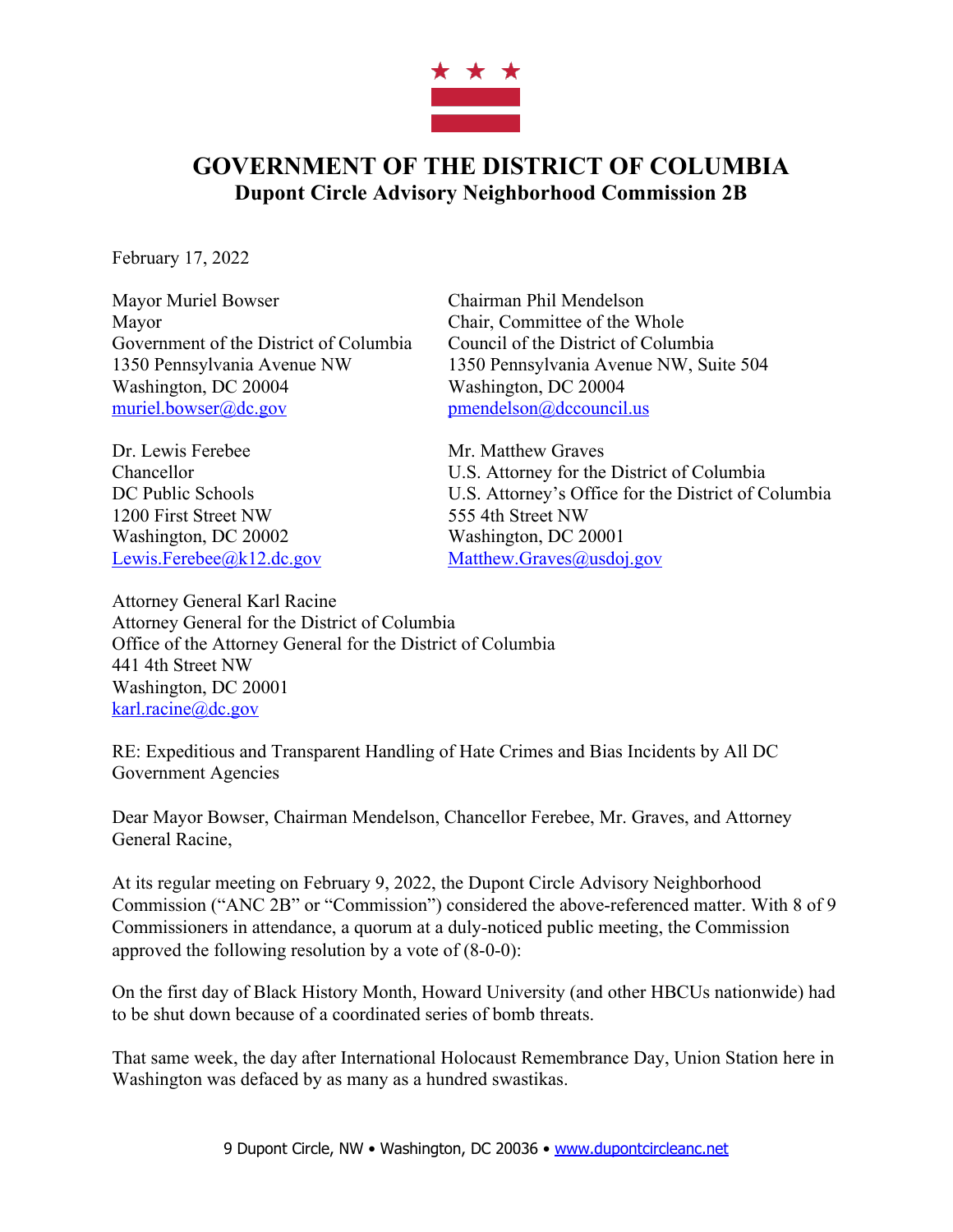Earlier that week, in an editorial in the Washington Post, Colbert King had warned that hate crimes are becoming more common here and across our nation.

In his editorial, Mr. King referenced an event that occurred in December at DC's Watkins Elementary School, where third graders were directed to reenact scenes from the Holocaust, including mass shootings. When one student asked why the Holocaust occurred, the librarian reportedly answered, "because the Jews ruined Christmas."

Following parental complaints and national news coverage, the librarian was placed on leave and an investigation was promised. But now it is February, and we are told the investigation is still ongoing and there is nothing to report. Mr. King asked, "where is the outrage?"

## We concur.

Colbert King follows that question with what he calls an immutable truth: "Jews alone cannot eliminate antisemitism; Blacks can battle racism like hell, but we can't overcome it by ourselves; victims of hate crimes can't defeat their demons without help." And we add the same holds true for all those who are victims of hate.

Racism, anti-Semitism, Islamophobia, homophobia, transphobia, sexism, xenophobia, and other forms of oppression are all vile and have no place in the District of Columbia or in our nation.

And we shout from the rooftops the title of his editorial: "The targets of hate can't be left to fight back alone."

The defacing of a sign at a beloved historically Black church in downtown DC was an attack on all of us.

The attack on an Asian-American family in Cathedral Heights, prefaced by both anti-Asian and anti-gay slurs, was an attack on all of us.

Any attack triggered by hate is an attack on all of us.

Therefore, we respond to our beloved friend and neighbor Colbert King that we share the outrage. We demand that the DC Public Schools and all other DC and federal agencies place high priority on dealing with hate crimes and not slow walk or delay investigations. Justice delayed is justice denied.

We also demand that the victims of hate crimes be kept informed of the status of their cases, and of any change in the status of those charged in the case. This transparency is necessary so that the victim might have a say in plea bargaining and also in changes to any bail or confinement requests, so that the victim of a hate crime might make informed decisions about self-protection.

Hate has no place in the District of Columbia. The targets of hate cannot be left to fight back alone. And our government and judicial system must prioritize dealing with hate crimes and cannot slow-walk their response.